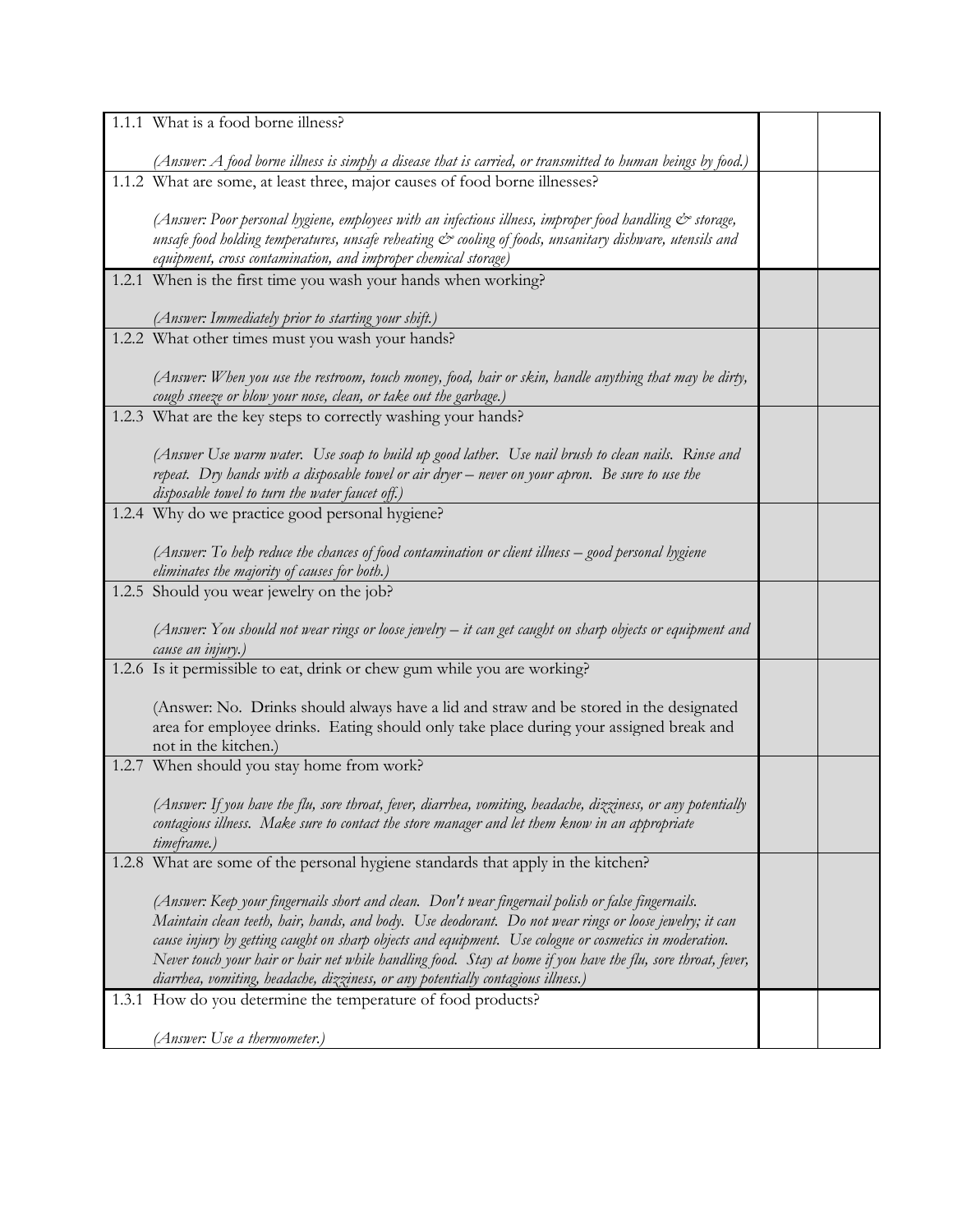| 1.3.2 What are the maximum temperatures for safe food storage?                                                                                                                                                                         |  |
|----------------------------------------------------------------------------------------------------------------------------------------------------------------------------------------------------------------------------------------|--|
| (Answer: Milk and milk products should be $40^{\circ}$ F or lower. Ice cream should be between 6-10 $^{\circ}$ F and<br>liquid eggs should also be 40°F or lower.)                                                                     |  |
| 1.3.3 What are some indications that a food may be unsuitable for use?                                                                                                                                                                 |  |
| (Answer: Cans are dented, leaky, rusty or are missing labels or if produce shows signs of mold, spoilage<br>or insect damage.)                                                                                                         |  |
| 1.3.4 When can cross contamination occur?                                                                                                                                                                                              |  |
| (Answer: Cross Contamination occurs when you handle two food products back to back without washing<br>your hands, or handle food after handling a piece of equipment that has not been properly cleaned.)                              |  |
| 1.3.5 What are some steps you can take to avoid cross contamination?                                                                                                                                                                   |  |
| (Answer: Use separate cutting boards for different types of food. Don't mix leftovers with fresh food.<br>Sanitize thermometers, equipment, and containers after use. Place thawing foods on the lowest shelf in the<br>refrigerator.) |  |
| 1.3.6 What information is essential to include on the food label when storing food?                                                                                                                                                    |  |
| (Answer: The name of the food, the date it was stored, the name of the person who made it and the use-by<br>date.)                                                                                                                     |  |
| 1.3.7 How often do you check the temperature of the freezers and refrigerators and what<br>should their temperature be?                                                                                                                |  |
| (Answer: Check the temperature daily. The refrigerator should be between $35-38^{\circ}F$ and the freezer<br>should be between $-10-0$ <sup>o</sup> F.)                                                                                |  |
| 1.3.8 What do you do if the temperature of either unit is too low?                                                                                                                                                                     |  |
| (Answer: Check and reset the thermostat. If that's not the issue, the store manager should be notified to<br>schedule a repair visit.)                                                                                                 |  |
| 1.3.9 What do you do if the temperature of either unit is too high?                                                                                                                                                                    |  |
| (Answer: Check and reset the thermostat. If that's not the issue, the store manager should be notified to<br>schedule a repair visit.)                                                                                                 |  |
| 1.3.10 At what point should food be thrown away?                                                                                                                                                                                       |  |
| (Answer: When it gets beyond the use-by or expiration date or if the food has been in an environment<br>where the temp is too high for 2 hours or more.)                                                                               |  |
| 1.3.11 Where should dry goods be stored?                                                                                                                                                                                               |  |
| (Answer: In the storage area or a cool and dry place.)                                                                                                                                                                                 |  |
| 1.3.12 Where should chemicals and pesticides be stored?                                                                                                                                                                                |  |
| (Answer: Separately from food, either in a different area of the store or at the minimum on the shelves<br>below all food and food items.)                                                                                             |  |
| 1.3.13 How do you pick up ice?                                                                                                                                                                                                         |  |
| (Answer: With a clean scoop or tongs. Do not use your hands or a glass.)                                                                                                                                                               |  |
| 1.3.14 Can food or beverages be stored in the ice?                                                                                                                                                                                     |  |
| (Answer: No, storing food or beverage in the ice can lead to cross contamination.)                                                                                                                                                     |  |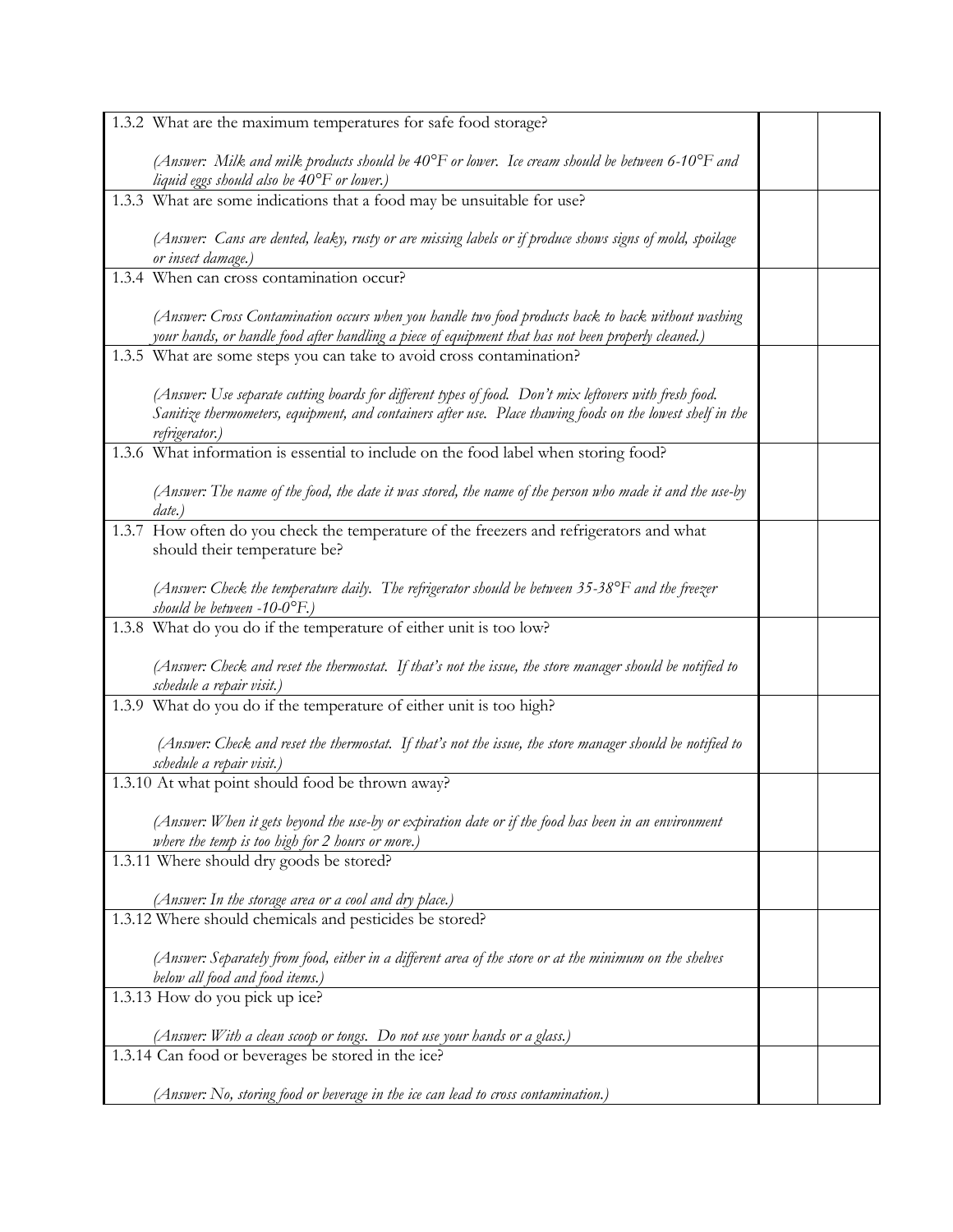| 1.3.15 What is the first thing you do after handling chemicals?                                                                                                                                                         |  |
|-------------------------------------------------------------------------------------------------------------------------------------------------------------------------------------------------------------------------|--|
| (Answer: Wash your hands thoroughly.)                                                                                                                                                                                   |  |
| 1.3.16 What should you do if cleaning chemicals come into contact with food?                                                                                                                                            |  |
| (Answer: Immediately throw away any food that comes in contact with chemicals of any kind.)                                                                                                                             |  |
| 1.3.17 How often do you take out the garbage and clean the garbage cans?                                                                                                                                                |  |
| (Answer: Take garbage out frequently and clean and sanitize garbage cans weekly.)                                                                                                                                       |  |
| 1.3.18 Should you feed animals?                                                                                                                                                                                         |  |
| (Answer: No, never feed animals from the restaurant.)                                                                                                                                                                   |  |
| 1.4.1 When should you sanitize?                                                                                                                                                                                         |  |
|                                                                                                                                                                                                                         |  |
| (Answer: Sanitation solution (spray) should be used on all food contact surfaces after they have been                                                                                                                   |  |
| cleaned or when switching from one food product to another.)<br>1.4.2 Do you need to rinse after using sanitation solution?                                                                                             |  |
|                                                                                                                                                                                                                         |  |
| (Answer: No rinsing is required. The sanitizing solution is safe to use on all equipment and surfaces that<br>come into contact with food without finishing or wipe down after use.)                                    |  |
| 1.4.3 Where is the sanitation solution kept?                                                                                                                                                                            |  |
| (Answer: In plastic spray bottles, accessible anywhere in the kitchen and in small red buckets that must be<br>changed every two hours.)                                                                                |  |
| 1.4.4 How are mops cleaned?                                                                                                                                                                                             |  |
| (Answer: Wash mops like brushes – in hot water – and hang them up to dry.)                                                                                                                                              |  |
| 1.4.6 By what system are products rotated?                                                                                                                                                                              |  |
|                                                                                                                                                                                                                         |  |
| (Answer: Product is rotated using the FIFO or first-in, first-out system.)<br>1.4.7 What do you do if the use-by date has passed?                                                                                       |  |
|                                                                                                                                                                                                                         |  |
| (Answer: Notify the kitchen manager of the issue and discard all the product in the container; the product<br>cannot be used after the use-by date has passed. Waste must be recorded on a waste sheet in the kitchen.) |  |
| 1.5.1 When deliveries are received, in what order do products need to be unloaded and placed?                                                                                                                           |  |
| (Answer: Walk-in cooler first, then stuff going in the freezer, and the stockroom (dry storage) last.)                                                                                                                  |  |
| 1.5.2 What type of products absorb odors and flavors from other foods?                                                                                                                                                  |  |
|                                                                                                                                                                                                                         |  |
| (Answer: Eggs and dairy products)                                                                                                                                                                                       |  |
| 1.5.3 How far off the ground should items in the freezer be kept?                                                                                                                                                       |  |
|                                                                                                                                                                                                                         |  |
| (Answer: At least 6 inches off the floor.)<br>1.5.4 Can an item be refrozen?                                                                                                                                            |  |
|                                                                                                                                                                                                                         |  |
| (Answer: Once an item has thawed, even partially, it should not be refrozen.)                                                                                                                                           |  |
| 1.5.5 Why is it important not to pack the contents in a freezer too tightly?                                                                                                                                            |  |
| (Answer: Packages packed to tightly in the freezer can cause the contents to defrost.)                                                                                                                                  |  |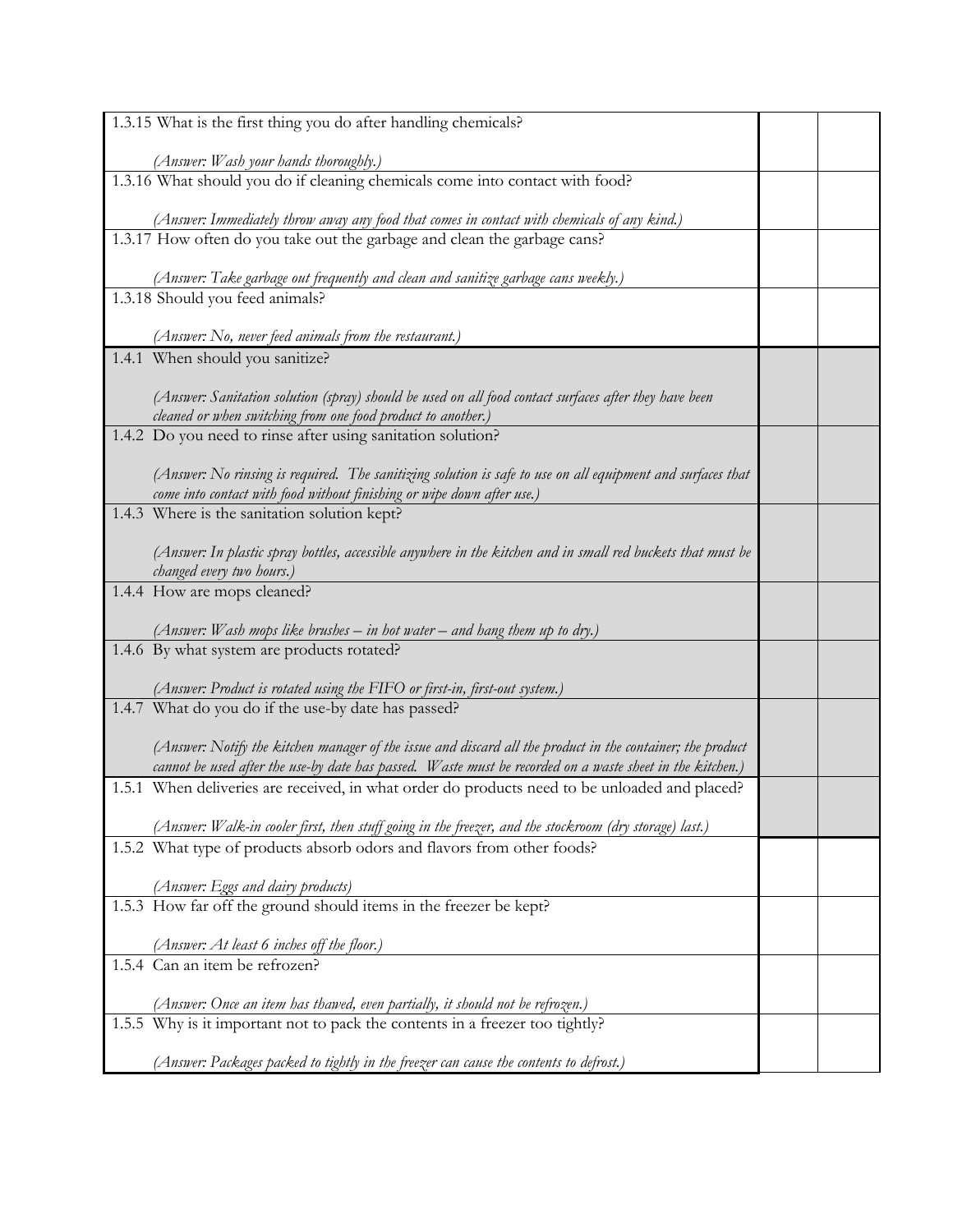| 1.6.1 What happens if a product is not properly vented?                                                                                                                               |  |
|---------------------------------------------------------------------------------------------------------------------------------------------------------------------------------------|--|
| (Answer: Without proper venting, steam will continue to heat the product and it will take approximately<br>twice as long to cool down.)                                               |  |
| 1.6.2 What happens if foil comes in contact with a product?                                                                                                                           |  |
| (Answer: It can cause the product to become discoloured and possibly spoil.)                                                                                                          |  |
| 1.6.3 How much space should be left around cooling items?                                                                                                                             |  |
| (Answer: Two inches of space between items to allow air to circulate and cool the product.)<br>1.6.4 Do some products take longer to cool than others?                                |  |
|                                                                                                                                                                                       |  |
| (Answer: Yes, large quantities or dense products take longer to cool.)<br>1.6.5 Can you put a food product in the walk-in if it is not fully cooled?                                  |  |
| (Answer: No, all products must be cooled before they are placed in the walk-in.)                                                                                                      |  |
| 1.6.6 What other method can you use to ensure food items remain fresh and good-tasting for                                                                                            |  |
| as long as possible?                                                                                                                                                                  |  |
| (Answer: Cover them properly.)                                                                                                                                                        |  |
| 1.6.7 Why is it important to cover products properly?                                                                                                                                 |  |
| (Answer: It keeps them fresh and good tasting.)                                                                                                                                       |  |
| 1.7.1 What are the training requirements related to kitchen safety?                                                                                                                   |  |
| (Answer: All employees receive OJT training on key processes, and are tested following OSHA                                                                                           |  |
| guidelines. The general manager must have ServSafe certification in place and up to date.)<br>1.7.2 What is the purpose of the monthly safety meeting?                                |  |
|                                                                                                                                                                                       |  |
| (Answer: To review and reinforce information presented from OJT training and to discuss additional<br>safety and security issues as necessary.)                                       |  |
| 1.7.3 What action should you take if you see a potential safety hazard?                                                                                                               |  |
| (Answer: Notify a manager immediately. If it is a small issue, correct it and then notify the manager of                                                                              |  |
| the problem and solution.)                                                                                                                                                            |  |
| 1.7.4 What steps do you follow to clean equipment?                                                                                                                                    |  |
| (Answer: Unplug equipment and disassemble, making sure your hands are dry. Disassemble, wash                                                                                          |  |
| removable parts, and then stationary parts. Sanitize food contact surfaces. Air dry and then reassemble.)<br>1.7.5 What actions can you take to help prevent falls related to spills? |  |
|                                                                                                                                                                                       |  |
| (Answer: Wipe up spills as soon as they happen and use the wet floor signs to warn others.)                                                                                           |  |
| 1.7.6 Should you stand on the top of the ladder to reach a high item?                                                                                                                 |  |
| (Answer: No. Do not stand on top of the ladder and do not over reach.)                                                                                                                |  |
| 1.7.7 Is it okay if your hands are wet when you use electrical equipment?                                                                                                             |  |
| (Answer: No.  Do not use electrical equipment if your hands are wet or if you are standing in water.)                                                                                 |  |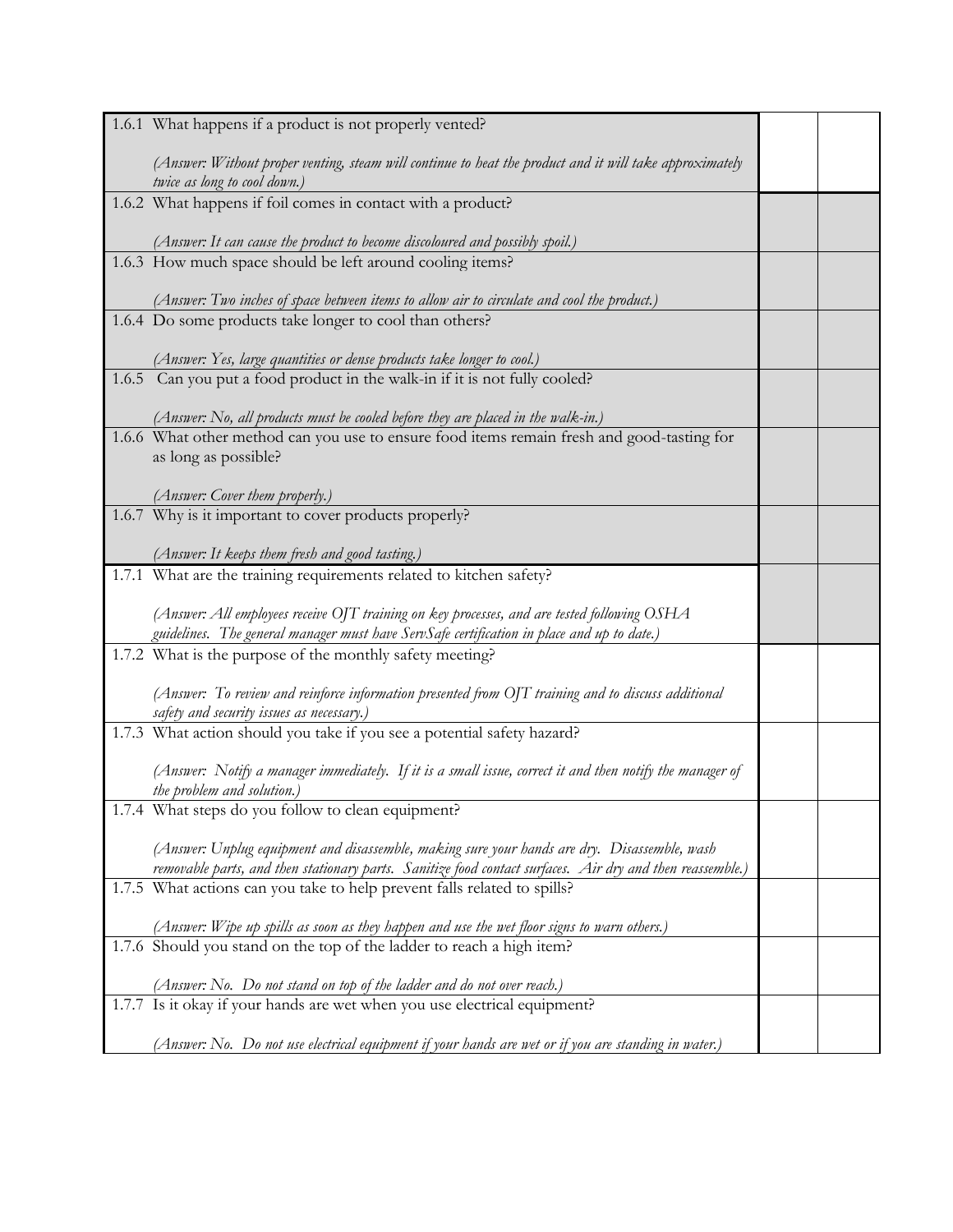| 1.7.8 Why should you not yank plugs out by the cord?                                                                                                                                                             |  |
|------------------------------------------------------------------------------------------------------------------------------------------------------------------------------------------------------------------|--|
| (Answer: This can cause damage to the cords, which may then cause shocks. Damaged or worn plugs and<br>cords should be reported to your supervisor.)                                                             |  |
| 1.7.9 What questions should you ask yourself before lifting something heavy?                                                                                                                                     |  |
|                                                                                                                                                                                                                  |  |
| (Answer: Do you need help? Could you use a cart? Where is it going and what's the best route?)<br>1.7.10 What is the most important thing to remember<br>when lifting a heavy item?                              |  |
|                                                                                                                                                                                                                  |  |
| (Answer: Spread feet apart, shoulder width. Put one food slightly in front of the other for a good support                                                                                                       |  |
| base. Squat down with back straight and head up. Do not bend over from the waist! Grip the object<br>firmly with both hands. Keep elbows and arms close to body. Tuck in chin.)                                  |  |
| 1.7.11 What should you avoid when lifting a heavy item?                                                                                                                                                          |  |
|                                                                                                                                                                                                                  |  |
| (Answer: Lifting and twisting at the same time)<br>1.7.12 What should you do when setting down an item?                                                                                                          |  |
|                                                                                                                                                                                                                  |  |
| (Answer: Bend your knees slowly and smoothly. Slide load into place; watch your fingers and toes.)                                                                                                               |  |
| 1.7.13 What is the best way to move a cart?                                                                                                                                                                      |  |
| (Answer: Push slowly and smoothly, rather than pulling and avoid sudden motions or twisting your                                                                                                                 |  |
| $\mathit{back.}$ )                                                                                                                                                                                               |  |
| 1.7.14 How do you prevent cuts in a kitchen?                                                                                                                                                                     |  |
| (Answer: Pay attention when using sharp equipment, never touch the edges of sharp blades.)                                                                                                                       |  |
| 1.7.15 Do you cut toward or away from yourself?                                                                                                                                                                  |  |
| (Answer: Always cut away from yourself and others.)                                                                                                                                                              |  |
| 1.7.16 What items do you use when cutting besides the knife?                                                                                                                                                     |  |
|                                                                                                                                                                                                                  |  |
| (Answer: a cutting board with a damp towel under it and no-cut gloves if available.)<br>1.7.17 What do you do if you drop a knife?                                                                               |  |
|                                                                                                                                                                                                                  |  |
| (Answer: Wait until it lands to carefully pick it up. Never try to catch a falling knife.)                                                                                                                       |  |
| 1.7.18 How do you prevent burns?                                                                                                                                                                                 |  |
| (Answer: Pay attention when working around hot equipment. Always alert other employees when                                                                                                                      |  |
| carrying hot foods by saying, "HOT FOOD" or "BEHIND YOU." Avoid overcrowding range tops.                                                                                                                         |  |
| Use dry potholders. Keep pot handles turned in from the edge of the range and open flames. Avoid<br>overfilling containers with hot foods. Get help lifting heavy pots of hot foods. Open lids of pots and doors |  |
| of steamers away from you, and do so slowly, to avoid a steam burn. Stir foods with long-handled spoons.                                                                                                         |  |
| Warn others of hot surfaces. Let equipment cool before cleaning, and do not use wet rags. Wear closed-                                                                                                           |  |
| toe and closed-heel shoes that do not absorb liquids. Metal containers, foil or utensils should never be used<br>in microwaves. Warn guests of hot dishes.)                                                      |  |
| 1.7.19 How do you open a container that may steam?                                                                                                                                                               |  |
|                                                                                                                                                                                                                  |  |
| (Answer: Open it away from you so that the steam can escape without burning you.)<br>1.7.20 Why do we keep equipment clean and prevent grease build-up?                                                          |  |
|                                                                                                                                                                                                                  |  |
| (Answer: Grease build up is a frequent cause of food service fires.)                                                                                                                                             |  |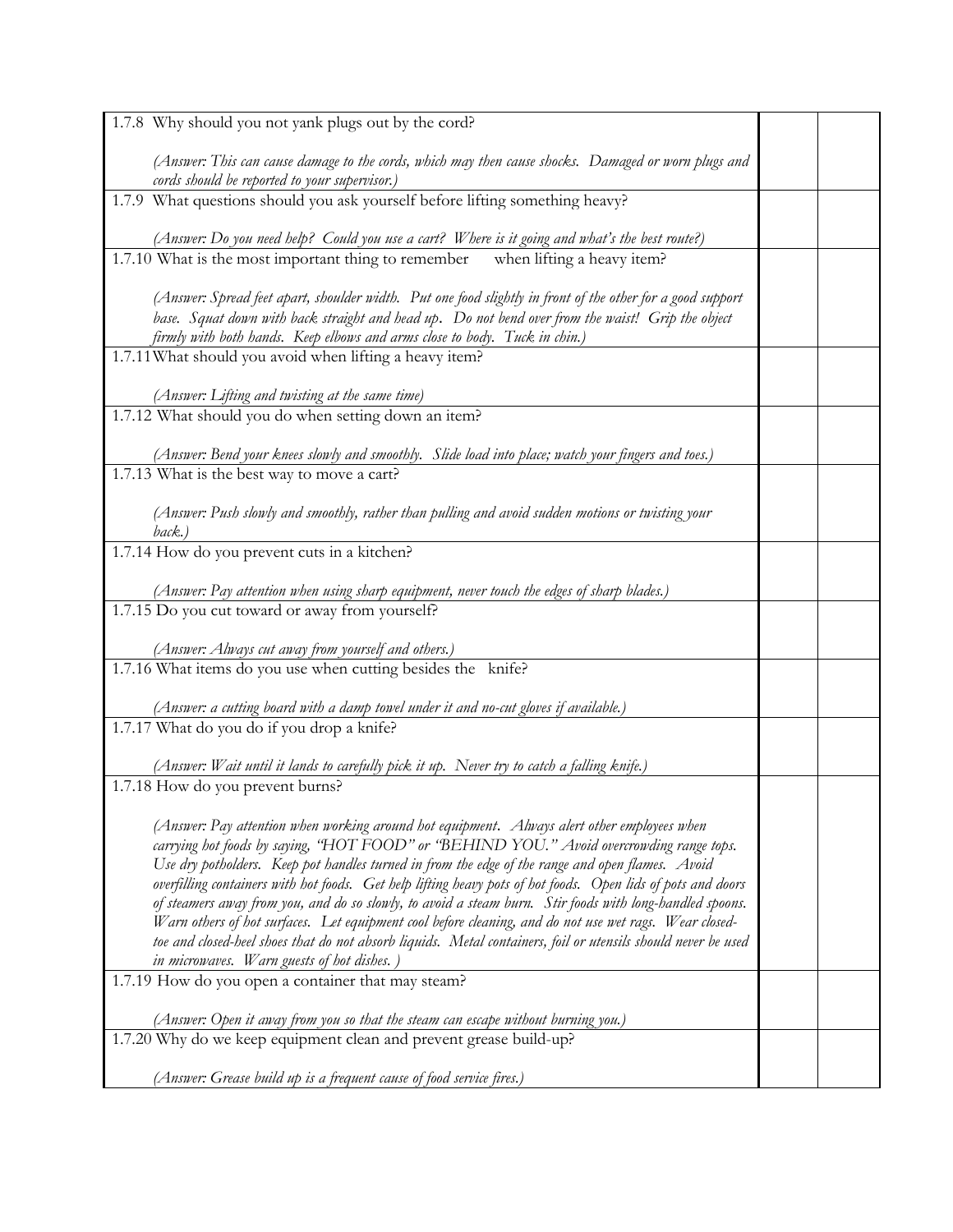| 1.7.21 What common materials should you keep away from heat, such as a stovetop?                                                                                                                                                                            |  |
|-------------------------------------------------------------------------------------------------------------------------------------------------------------------------------------------------------------------------------------------------------------|--|
| (Answer: Matches, garbage, chemicals, and any other flammable materials.)                                                                                                                                                                                   |  |
| 1.8.1 What is the first thing to do when using chemicals?                                                                                                                                                                                                   |  |
| (Answer: Carefully read the labels and follow the directions for proper storage, handling and use of all<br>chemicals.)                                                                                                                                     |  |
| 1.8.2 What should you do if you have questions or concerns about using a certain chemical<br>product?                                                                                                                                                       |  |
| (Answer: Ask the restaurant manager to clarify the usage for you.)                                                                                                                                                                                          |  |
| 1.8.3 Where should chemicals never be kept?                                                                                                                                                                                                                 |  |
| (Answer: In or close to food storage, preparation or serving areas, or in unmarked containers.)                                                                                                                                                             |  |
| 1.8.4 What is the MSDS?                                                                                                                                                                                                                                     |  |
| (Answer: Material Safety Data Sheet – explains the hazards and precautions required with a specific<br>chemical.)                                                                                                                                           |  |
| 1.8.5 What types of information will you find on an MSDS?                                                                                                                                                                                                   |  |
| (Answer: Fire hazards, health hazards, spill precautions and special protection measures.)<br>1.8.6 What safety equipment may be required when working with chemicals?                                                                                      |  |
| (Answer: Gloves, face shield, shoes.)                                                                                                                                                                                                                       |  |
| What is the biggest problem with mixing raw foods together with cooked food?<br>(answer: cross contamination)                                                                                                                                               |  |
| Cockroaches like areas that are:<br>(answer: warm, dark and moist)                                                                                                                                                                                          |  |
| Physical contaminants impose a risk if consumed. A glass bottle breaks by the cold line. Should you pick out<br>any pieces of glass you find in food and assume the food is okay?<br>(answer: no, throw out and record all food that could be contaminated) |  |
| Is it okay to touch meat on the hot bar and then using the same gloves touch anything on the cold bar?<br>Answer: no, this causes cross contamination                                                                                                       |  |
| Anytime you sweep or touch the phone you should:<br>Answer: wash your hands                                                                                                                                                                                 |  |
| Who is allowed to touch the chip scoop:<br>Answer: only someone without gloves on. If you touch it with gloves on then you are contaminating your<br>gloves)                                                                                                |  |
|                                                                                                                                                                                                                                                             |  |